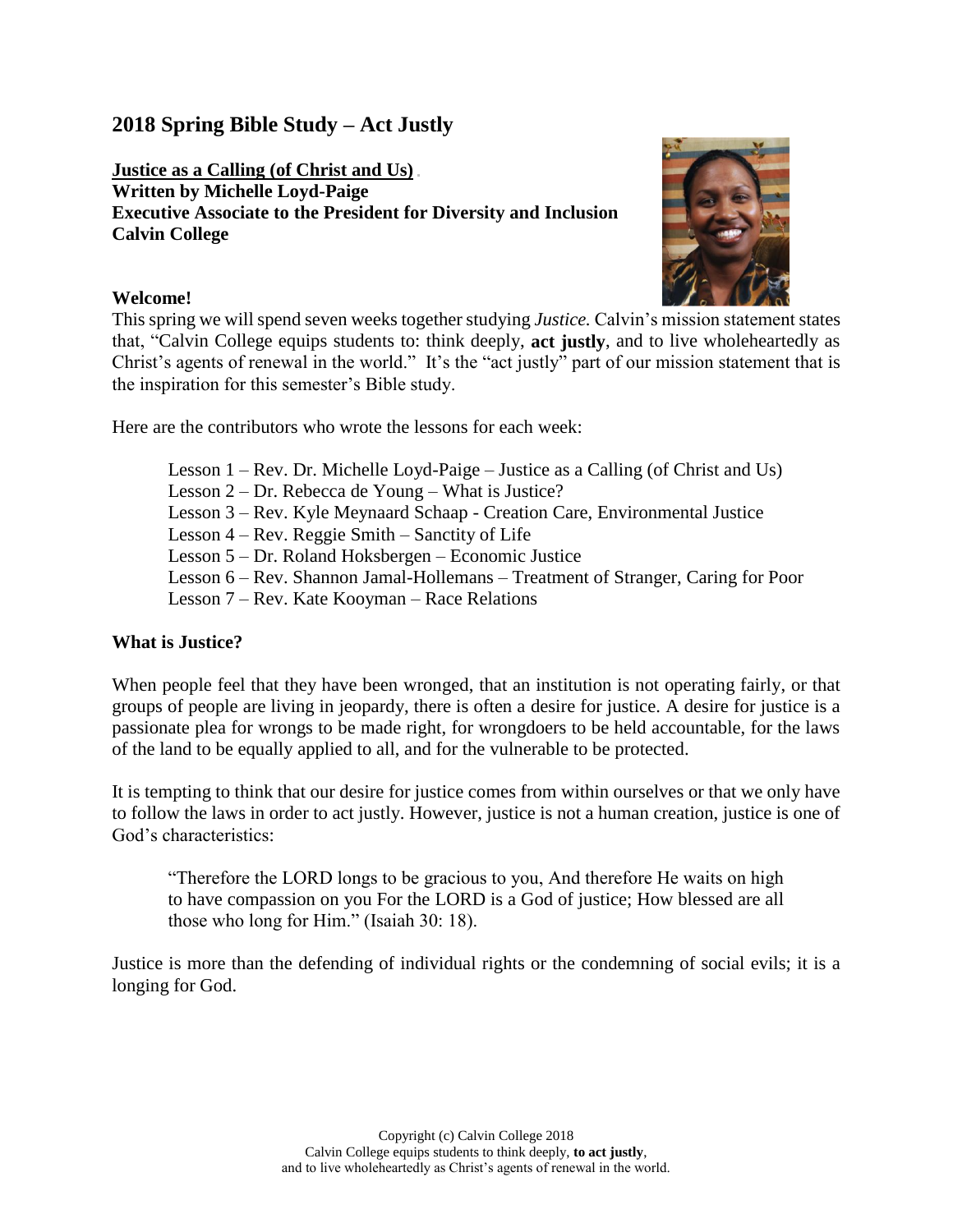#### **Reading the Word**

Read this passage out loud with your group. (Suggestion: Each person can take a verse.)

Isaiah 61: 1 -11

The Good News of Deliverance **61** The spirit of the Lord God is upon me, because the Lord has anointed me; he has sent me to bring good news to the oppressed, to bind up the brokenhearted, to proclaim liberty to the captives, and release to the prisoners; **2** to proclaim the year of the Lord's favor, and the day of vengeance of our God; to comfort all who mourn; <sup>3</sup> to provide for those who mourn in Zion to give them a garland instead of ashes, the oil of gladness instead of mourning, the mantle of praise instead of a faint spirit. They will be called oaks of righteousness, the planting of the Lord, to display his glory. **<sup>4</sup>** They shall build up the ancient ruins, they shall raise up the former devastations; they shall repair the ruined cities, the devastations of many generations. **<sup>5</sup>** Strangers shall stand and feed your flocks, foreigners shall till your land and dress your vines; **<sup>6</sup>** but you shall be called priests of the Lord, you shall be named ministers of our God; you shall enjoy the wealth of the nations, and in their riches you shall glory.  $7$  Because their<sup>[\[a\]](https://www.biblegateway.com/passage/?search=isaiah+61%3A1-11&version=NRSV#fen-NRSV-18851a)</sup> shame was double, and dishonor was proclaimed as their lot, therefore they shall possess a double portion; everlasting joy shall be theirs. **<sup>8</sup>** For I the Lord love justice, I hate robbery and wrongdoing;  $[b]$ I will faithfully give them their recompense, and I will make an everlasting covenant with them. **<sup>9</sup>** Their descendants shall be known among the nations, and their offspring among the peoples; all who see them shall acknowledge that they are a people whom the Lord has blessed. **<sup>10</sup>** I will greatly rejoice in the Lord, my whole being shall exult in my God;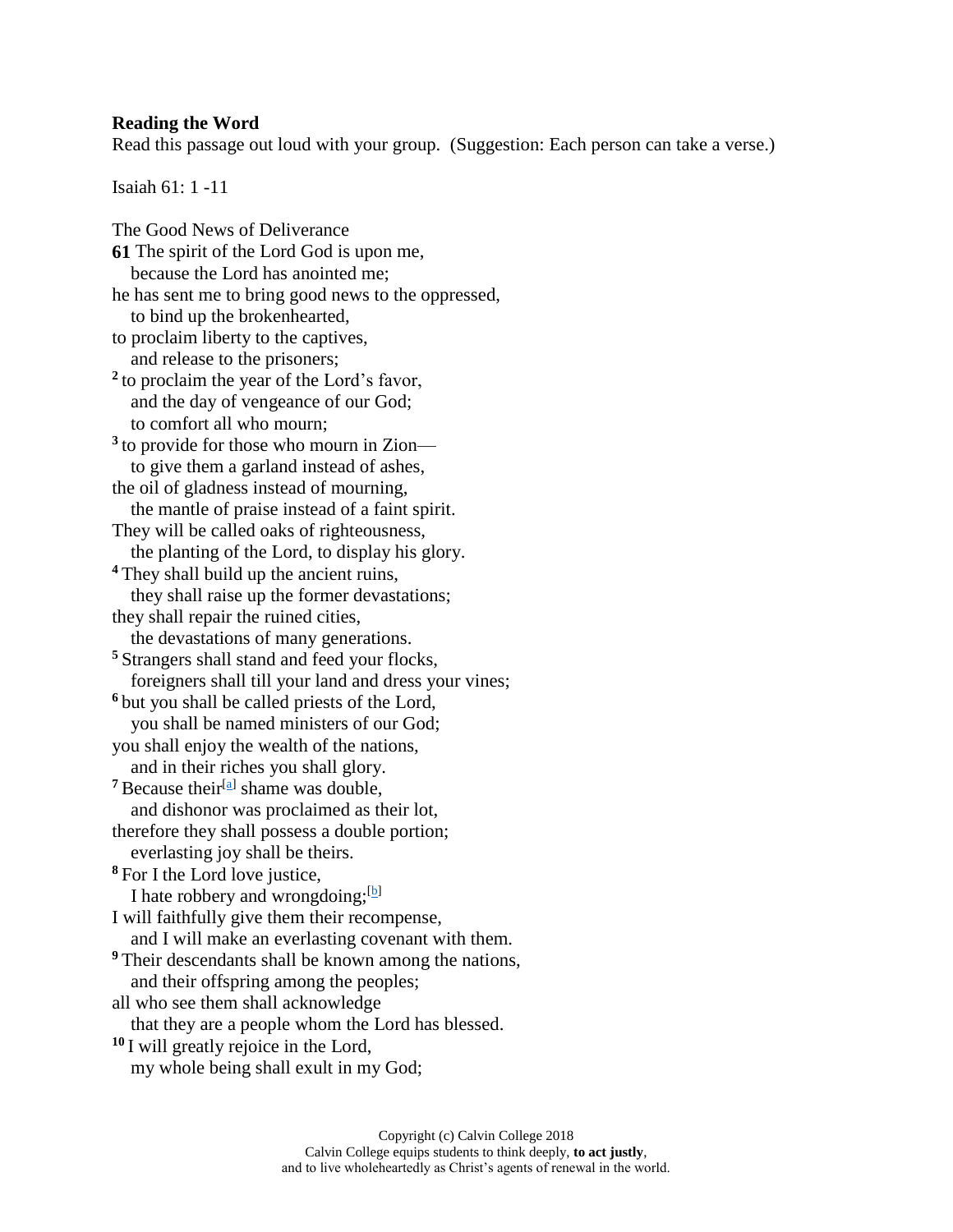for he has clothed me with the garments of salvation,

he has covered me with the robe of righteousness,

as a bridegroom decks himself with a garland,

and as a bride adorns herself with her jewels.

**<sup>11</sup>** For as the earth brings forth its shoots,

and as a garden causes what is sown in it to spring up,

so the Lord God will cause righteousness and praise

to spring up before all the nations.

### **Responding to the Word**

- What does justice look like in Isaiah 61:1-11?
- Which image of justice described in this passage resonates with you?
- Is anything surprising to you?
- What does this passage tell you about God and about the things that God cares about?
- If you were to write a contemporary version of Isaiah 61: 1-6, what would you include?

### **Read Luke 4:16-21 with your group.**

**<sup>16</sup>** When Jesus came to Nazareth, where he had been brought up, he went to the synagogue on the sabbath day, as was his custom. He stood up to read, **<sup>17</sup>** and the scroll of the prophet Isaiah was given to him. He unrolled the scroll and found the place where it was written:

**<sup>18</sup>** "The Spirit of the Lord is upon me,

because he has anointed me

to bring good news to the poor.

He has sent me to proclaim release to the captives

and recovery of sight to the blind,

to let the oppressed go free,

**<sup>19</sup>** to proclaim the year of the Lord's favor."

**<sup>20</sup>** And he rolled up the scroll, gave it back to the attendant, and sat down. The eyes of all in the synagogue were fixed on him. **<sup>21</sup>** Then he began to say to them, "Today this scripture has been fulfilled in your hearing."

#### **Justice as a Calling**

Jesus's ministry was one of proclaiming justice and of acting justly. In fact, it is this passage from Isaiah that he reads as the reason for his ministry (see below, Luke 4:16-21). During his time on earth Jesus spoke out against the injustices of his day: the abuse of power by some religious leaders, the corruption of political leaders, and the mistreatment of the poor and marginalized. Jesus not only spoke about justice, he acted justly. Jesus healed the sick, comforted the grieving, ate with the outcasts, but more than all of these individual acts, he willingly went to the cross in our place to pay for our sins. Our sins were, and are, an affront to our Holy and righteous God. We, as